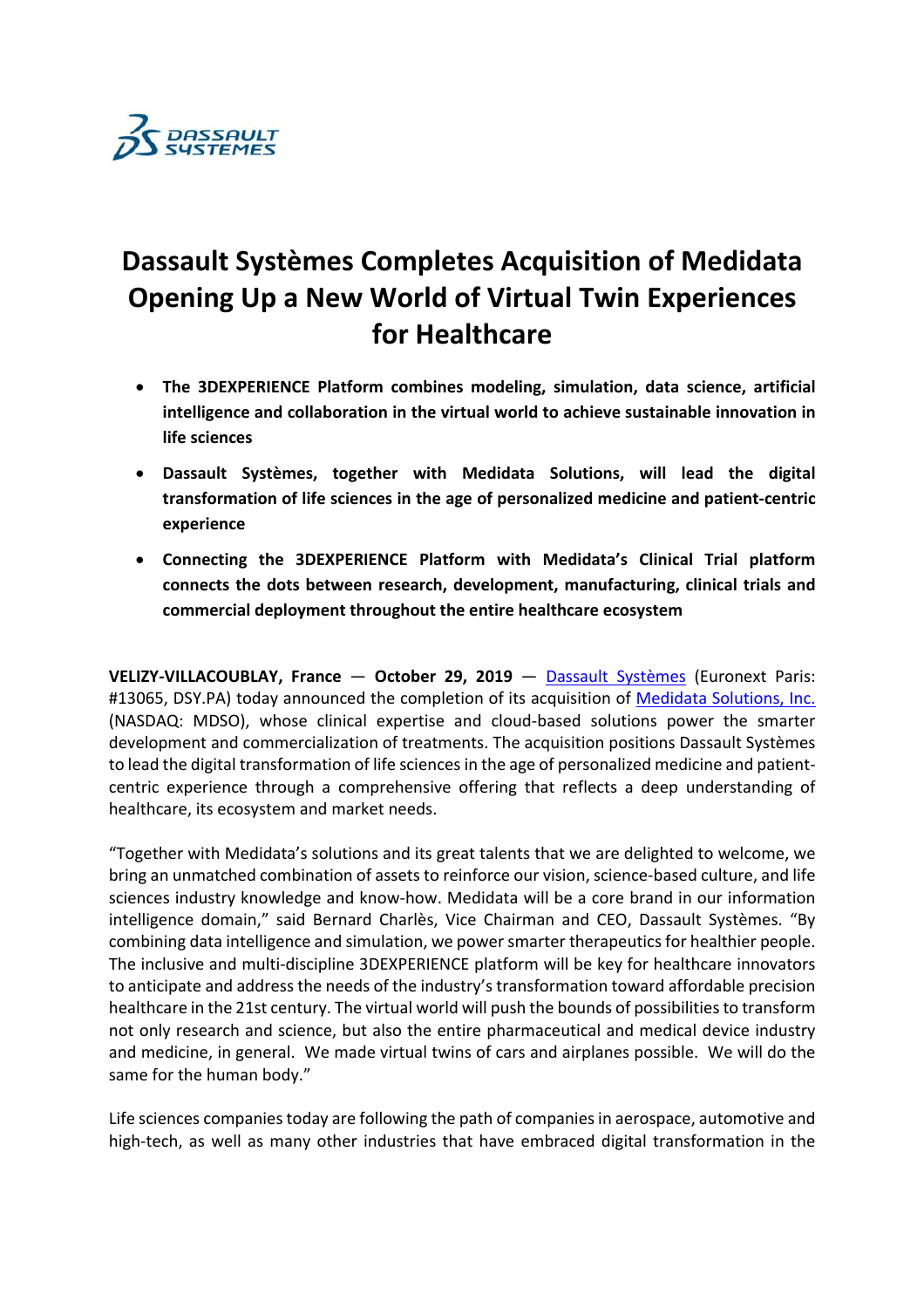experience economy to deliver personalized experiences, instead of just products. Managing the complexity of personalized medicine requires a digital platform to connect the dots between people, ideas and data. The combination of Dassault Systèmes and Medidata solutions will enable that connection.

With the 3DEXPERIENCE platform and Medidata solutions, life sciences companies can accelerate industrial performance, improve clinical trials, design and drug development efficiency, and create tailored treatments that deliver tangible benefits to patients.

Building on historical strengths and further leveraging real‐world data, Dassault Systèmes is able to close the loop and allow everyone involved in the innovation and commercialization of therapeutics – the research laboratory, the clinical trials site, the factory and the patient – to collaborate, enriching the entire continuum with data‐driven decision‐making and continuous knowledge capitalization.

"The Medidata and Dassault Systèmes teams already share a common vision to build sustainable innovation and improve lives, and now we will move forward with our shared commitment to a full integration that will benefit our clients and partners," said Tarek Sherif, Co-founder, Chairman and CEO, Medidata. "With the combination of Dassault Systèmes and Medidata, we have never been in a stronger position to fulfill our ambition to bring the right treatment to the right patient at the right time."

Following the rapid integration of Medidata talent into Dassault Systèmes, Medidata will operate as a Dassault Systèmes brand powered by the 3DEXPERIENCE platform. The life sciences industry will become Dassault Systèmes' second largest core business after transportation and mobility, advancing sustainable innovation in the biosphere through the intelligent use of biological, chemical and materials science, clinical trials and real‐world data on the cloud.

Under the terms of the agreement, as announced on June 12, 2019, Dassault Systèmes acquired all of the issued and outstanding common shares of Medidata for \$92.25 per share in cash, representing a total enterprise value of approximately \$ 5.8 billion.

As a result of the completion of the acquisition, Medidata ceased trading on NASDAQ as of the close of trading on Monday October 28, 2019.

## **Social media:**

Share this on Twitter: .@Dassault3DS completes acquisition of @Medidata, pushing the bounds of possibilities in 21st century healthcare #3DEXPERIENCE

Connect with Dassault Systèmes on Twitter Facebook LinkedIn YouTube